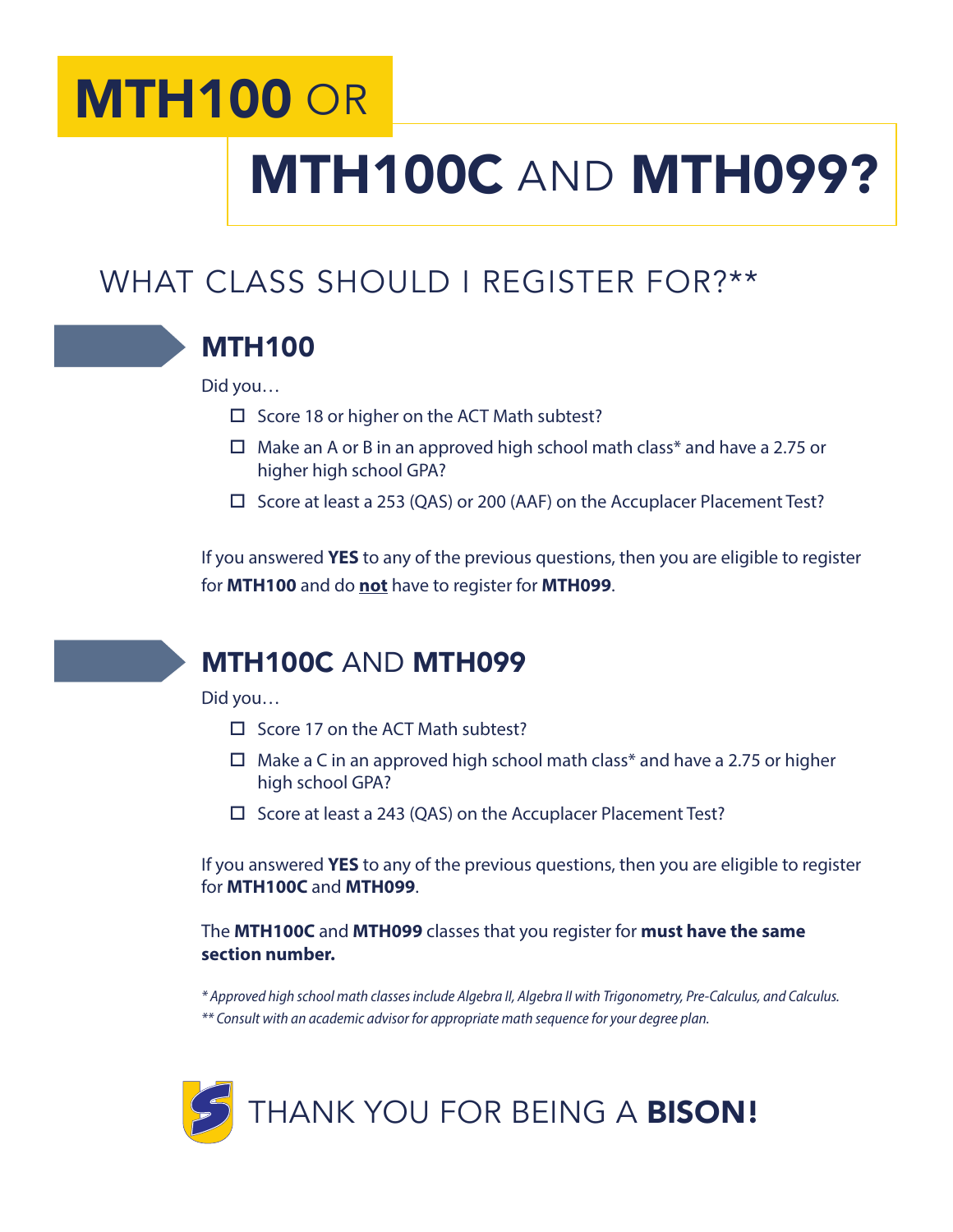## **MTH110 OR**

# **MTH110C AND MTH109?**

### WHAT CLASS SHOULD I REGISTER FOR?\*\*



#### MTH110

Did you…

- $\square$  Score 18 or higher on the ACT Math subtest?
- $\Box$  Make an A or B in an approved high school math class\* and have a 2.75 or higher high school GPA?
- $\square$  Score at least 253 (QAS) or 200 (AAF) on the Accuplacer Placement Test?

If you answered **YES** to any of the previous questions, then you are eligible to register for **MTH110** and do **not** have to register for **MTH109**.



#### MTH110C AND MTH109

Did you…

- $\square$  Score 17 on the ACT Math subtest?
- $\Box$  Make a C in an approved high school math class\* and have a 2.75 or higher high school GPA?
- $\square$  Score at least 243 (QAS) on the Accuplacer Placement Test?

If you answered **YES** to any of the previous questions, then you are eligible to register for **MTH110C** and **MTH109**.

The **MTH110C** and **MTH109** classes that you register for **must have the same section number.**

*\* Approved high school math classes include Algebra II, Algebra II with Trigonometry, Pre-Calculus, and Calculus. \*\* Consult with an academic advisor for appropriate math sequence for your degree plan.*